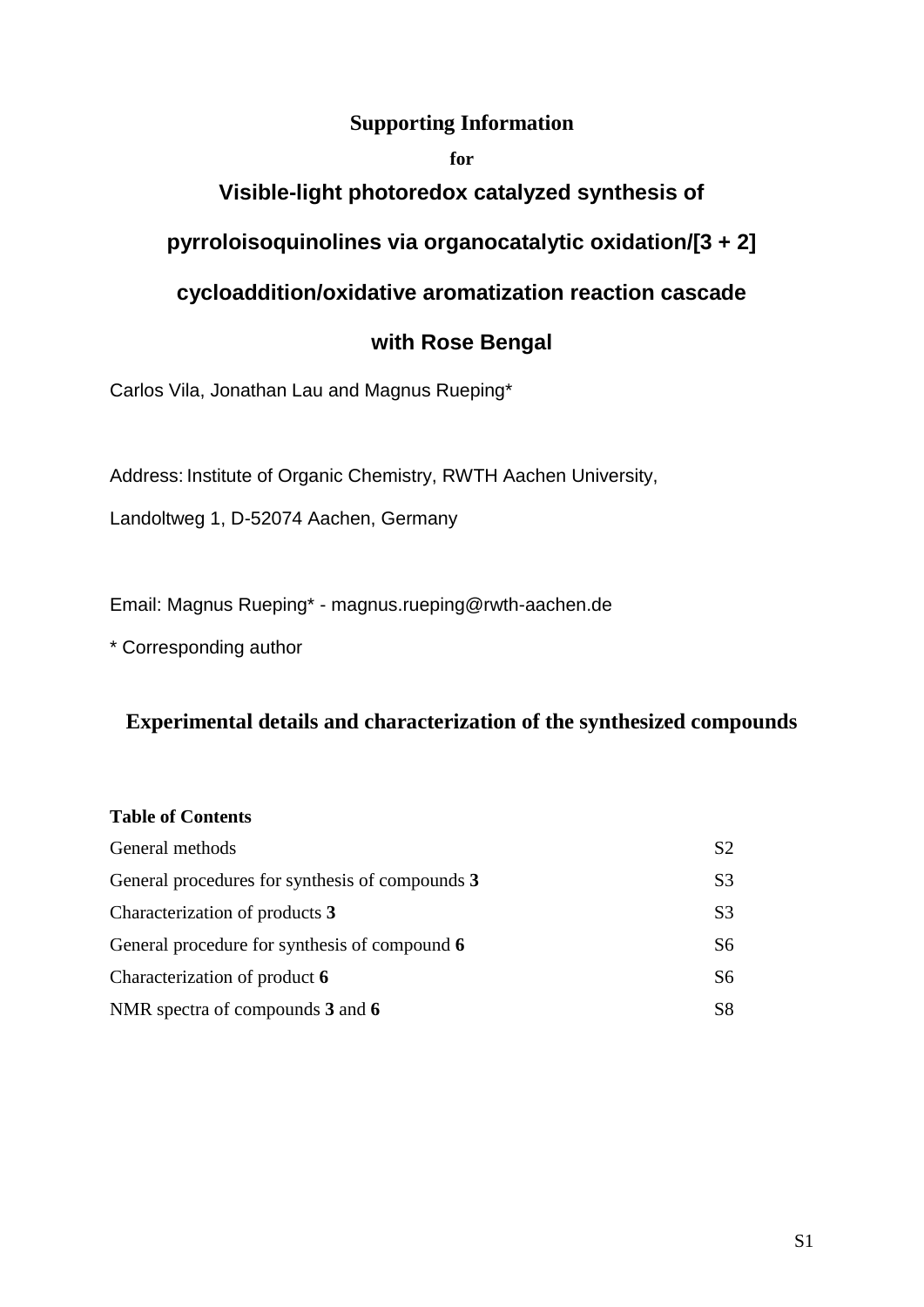**General methods.** Unless otherwise noted, all commercially available compounds were used as received. Analytical grade solvents used for reaction were dried and distilled prior to use. Analytical thin-layer chromatography (TLC) was performed on Merck silica gel 60 aluminium plates with F-254 indicator, visualised by UV irradiation. Column chromatography was performed using MN silica gel (particle size  $0.040-0.063$  mm). <sup>1</sup>H NMR and <sup>13</sup>C NMR were recorded on a Mercury 300, Inova 400 or VNMRS-600 spectrometer in  $CDCl<sub>3</sub>$  or toluene- $d<sub>8</sub>$  with residual proton signal of the deuterated solvents as the internal reference ( $\delta_H$  = 7.26 ppm and  $\delta_C$  = 77.00 ppm for CDCl<sub>3</sub>) or TMS as internal reference. Data are reported in the following order: chemical shift  $(\delta)$  in ppm; multiplicities are indicated s (singlet), d (doublet), t (triplet), q (quartet), dd (doublet of doublets), td (triplet of doublets), tt (triplet of triplets), ddd (doublet of doublet of doublets), m (multiplet), p (pentet), s (sextet); coupling constants ( $J$ ) are in Hertz (Hz). <sup>13</sup>C NMR spectra were acquired on a broad band decoupled mode. Mass spectra was conducted on GC–MS Shimadzu QP2010 (column: Equity<sup>®</sup>-5, length × I.D. 30 m × 0.25 mm, d<sub>f</sub> 0.25 µm, lot # 28089-U, Supelco). IR spectra were measured in a Perkin-Elmer ATR apparatus and are reported in terms of frequency of absorption  $(cm<sup>-1</sup>)$ .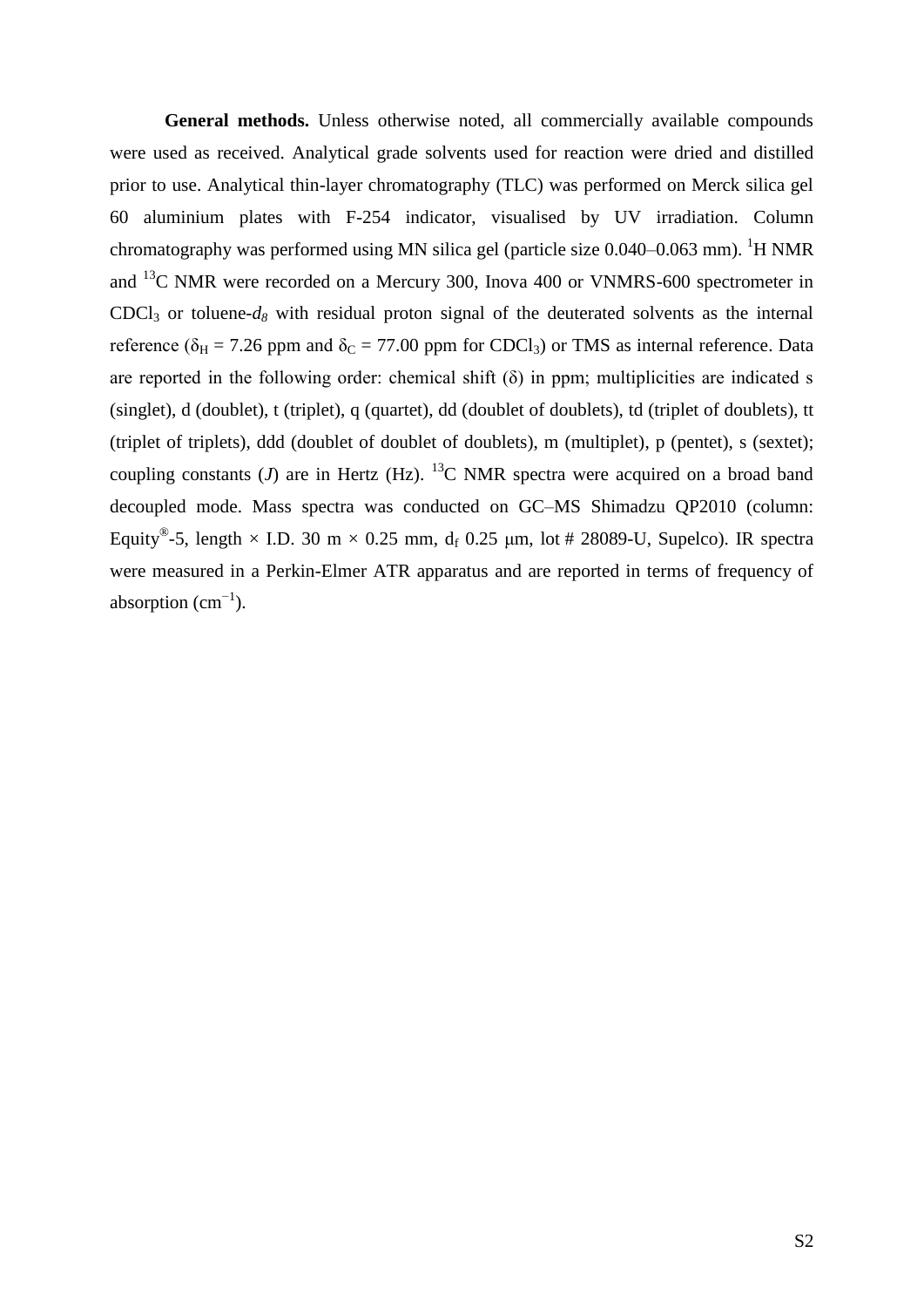#### **General procedure A for synthesis of compounds 3**

In a vial, Rose Bengal (10.2 mg, 0.01 mmol), amine **1** (0.22 mmol) and *N*-alkylmaleimide **2** (0.20 mmol) were dissolved in 1 mL acetonitrile. The reaction mixture was stirred for 24–48 hours under irradiation with 1 W green LED 30 cm strip (distance app. 5 cm) until the starting material was consumed. Once the starting material was consumed, *N*-bromosuccinimide (0.22 mmol) was added and stirred for 1 hour. After the solvent was removed under reduced pressure and the crude reaction mixture was directly charged on silica gel and purified by column chromatography (hexane/EtOAc 95:5 to 9:1) to afford the corresponding product **3**.

#### **Characterization of products 3**

### **Methyl 10-methyl-9,11-dioxo-6,9,10,11-tetrahydro-5***H***-pyrrolo[3',4':3,4]pyrrolo[2,1-***a***] isoquinoline-8-carboxylate (3aa)**



Synthesized according to the general procedure **A**; m.p.: 195-197 °C. <sup>1</sup>H NMR (400 MHz, CDCl<sub>3</sub>):  $\delta$  8.49 (dd, *J* = 7.6, 1.3 Hz, 1H), 7.40 (dt, *J* = 7.6, 1.4 Hz, 1H), 7.35 (dt, *J* = 7.4, 1.5 Hz, 1H), 7.25 (d, *J* = 6.2 Hz, 1H), 4.69 (t, *J* = 6.9 Hz, 2H), 3.96 (s, 3H), 3.14 (t, *J* = 6.9 Hz, 2H), 3.09 (s, 3H) ppm; <sup>13</sup>C NMR (100 MHz, CDCl3) *δ* 164.1, 162.8, 160.1,

133.0, 132.3, 130.2, 128.0, 127.8, 127.6, 125.9, 125.6, 117.6, 116.7, 52.3, 43.3, 28.3, 24.2 ppm; IR (KBr): v = 3435, 2955, 1752, 1698, 1474, 1427, 1273, 1190, 978, 735, 688 cm<sup>-1</sup>; MS-EI: *m/z* (%) 310 (M<sup>+</sup>, 100), 278 (23), 277 (36).

# **Ethyl 10-methyl-9,11-dioxo-6,9,10,11-tetrahydro-5***H***-pyrrolo[3',4':3,4]pyrrolo[2,1-***a***] isoquinoline-8-carboxylate (3ba)<sup>1</sup>**



Synthesized according to the general procedure  $A$ ; <sup>1</sup>H NMR (400 MHz, CDCl3): *δ* 8.48 (dd, *J* = 7.6, 1.2 Hz, 1H), 7.38 (dt, *J* = 7.5, 1.5 Hz, 1H), 7.34 (dt, *J* = 7.4, 1.6 Hz, 1H), 7.24 (dd, *J* = 7.3, 0.9 Hz, 1H), 4.68 (dd, *J* = 7.3, 6.6 Hz, 2H), 4.39 (q, *J* = 7.1 Hz, 2H), 3.12 (t, *J* = 6.9 Hz, 2H), 3.08 (s, 3H), 1.46 (t,  $J = 7.1$  Hz, 3H) ppm; <sup>13</sup>C NMR (100 MHz, CDCl<sub>3</sub>)

*δ* 164.1, 162.8, 159.6, 132.8, 132.3, 130.1, 127.9, 127.8, 127.6, 125.8, 125.6, 118.1, 116.6, 61.5, 43.2, 28.3, 24.2, 14.2 ppm;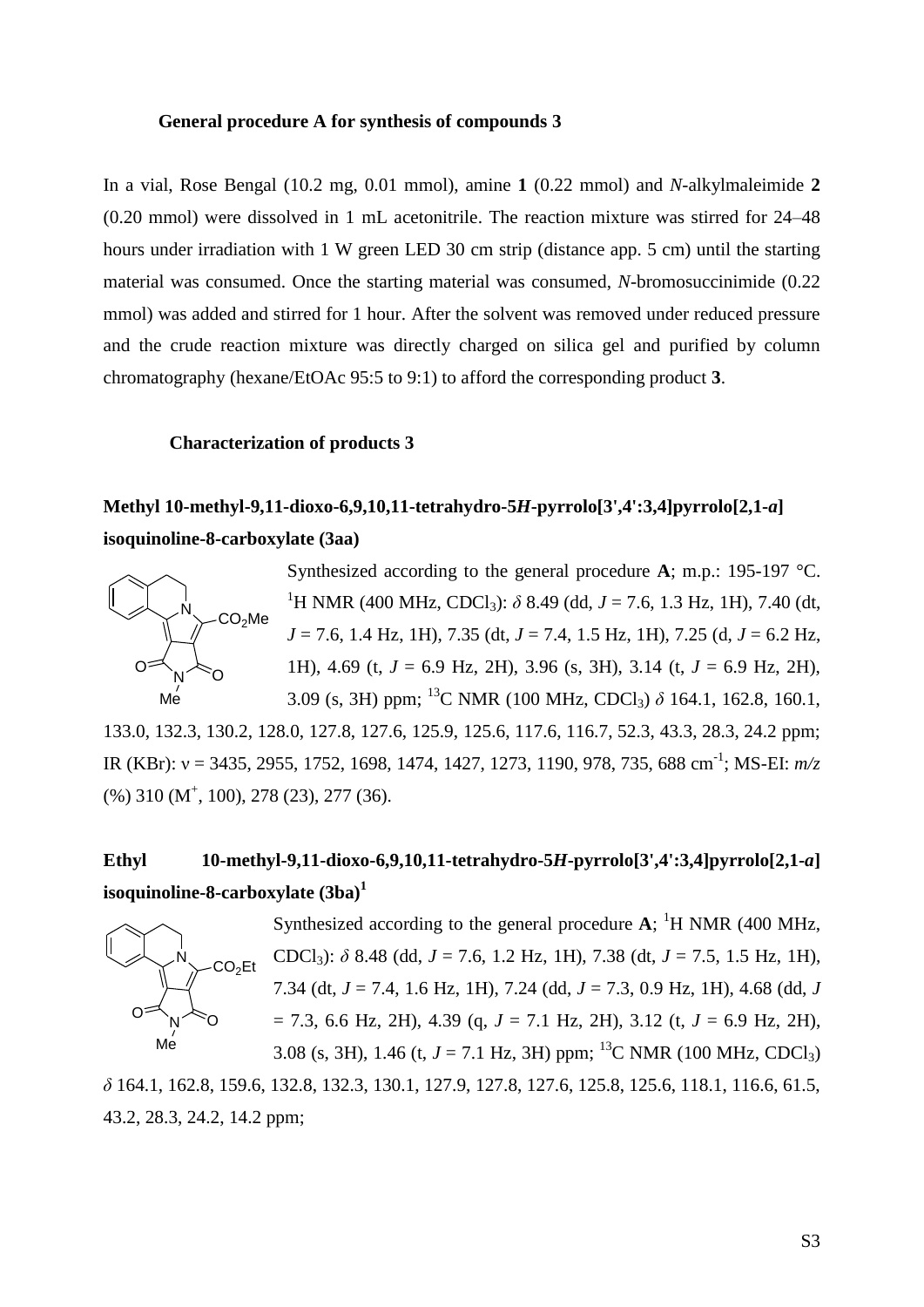## *tert***-Butyl 10-methyl-9,11-dioxo-6,9,10,11-tetrahydro-5***H***-pyrrolo[3',4':3,4]pyrrolo[2,1-***a***] isoquinoline-8-carboxylate (3ca)**



Synthesized according to the general procedure **A**; m.p.: 170-173 °C. <sup>1</sup>H NMR (400 MHz, CDCl<sub>3</sub>):  $\delta$  8.47 (dd, *J* = 7.6, 0.9 Hz, 1H), 7.37 (dt, *J* = 7.5, 1.4 Hz, 1H), 7.32 (dt, *J* = 7.4, 1.5 Hz, 1H), 7.23 (dd, *J* = 7.4, 0.6 Hz, 1H), 4.66 (t,  $J = 6.8$  Hz, 2H), 3.12-3.08 (m, 5H), 1.64 (s, 9H) ppm; <sup>13</sup>C NMR (100 MHz, CDCl<sub>3</sub>) δ 164.2, 162.9, 159.0, 132.3, 132.3,

129.9, 127.9, 127.7, 127.5, 125.7, 125.2, 119.6, 116.4, 83.1, 43.1, 28.3, 28.3, 24.2 ppm; IR (KBr):  $v = 2973$ , 1757, 1694, 1552, 1473, 1422, 1363, 1286, 1144, 970, 853, 735, 676 cm<sup>-1</sup>; MS-EI:  $m/z$  (%) 352 (M<sup>+</sup>, 57), 296 (100), 278 (31), 255 (55), 252 (61), 208 (52).

# **10-Methyl-9,11-dioxo-6,9,10,11-tetrahydro-5***H***-pyrrolo[3',4':3,4]pyrrolo[2,1-***a***]**

#### **isoquinoline-8-carbonitrile (3da)**



Synthesized according to the general procedure A; m.p.:  $250-253$ °C. <sup>1</sup>H NMR (400 MHz, CDCl<sub>3</sub>): *δ* 8.40 (dd, *J* = 7.4, 1.6 Hz, 1H), 7.44-7.37 (m, 2H), 7.29 (dd, *J* = 7.0, 1.3 Hz, 1H), 4.31 (t, *J* = 7.0 Hz, 2H), 3.23 (t, *J* = 6.9 Hz, 2H), 3.10 (s, 3H) ppm; <sup>13</sup>C NMR (100 MHz, CDCl<sub>3</sub>)  $\delta$  163.1, 161.7, 133.0, 131.7, 130.9, 128.8, 128.3, 128.0, 127.8, 124.8, 116.9, 109.9, 98.6,

43.9, 28.0, 24.4 ppm; IR (KBr): ν = 2928, 2226, 1756, 1692, 1551, 1472, 1422, 1351, 1234, 1028, 976, 773, 736 cm<sup>-1</sup>; MS-EI:  $m/z$  (%) 277 (M<sup>+</sup>, 100), 233 (71), 164 (20).

## **(10-Methyl-9,11-dioxo-6,9,10,11-tetrahydro-5***H***-pyrrolo[3',4':3,4]pyrrolo[2,1-***a***]isoquin-3 yl)-(phenyl)-methanone (3ea)**



Synthesized according to the general procedure **A**; m.p.: 205-208 °C. <sup>1</sup>H NMR (400 MHz, CDCl<sub>3</sub>):  $\delta$  8.55 (dd, *J* = 7.6, 1.2 Hz, 1H), 7.92 (dd, *J* = 8.4, 1.3 Hz, 2H), 7.66 (tt, *J* = 7.5, 1.4 Hz, 1H), 7.50 (t, *J* = 7.7, 2H), 7.42 (dt, *J* = 7.5, 1.5, 1H), 7.37 (dt, *J* = 7.4, 1.5, 1H), 7.28 (dt, *J* = 7.3, 0.8, 1H), 4.57 (t, *J* = 7.0 Hz, 2H), 3.18 (t, *J* = 6.9 Hz, 2H), 3.01 (s,

3H) ppm; <sup>13</sup>C NMR (100 MHz, CDCl3) *δ* 185.6, 164.1, 162.8, 137.8, 133.6, 133.4, 132.7, 130. 3, 129.9, 128.3, 128.0, 127.7, 125.7, 125.5, 125.2, 116.3, 43.9, 28.5, 24.2 ppm; IR (KBr): ν = 2934, 1749, 1692, 1640, 1595, 1550, 1467, 1422, 1349, 1267, 1180, 980, 947, 902, 731 cm<sup>-1</sup>; MS-EI:  $m/z$  (%) 356 (M<sup>+</sup>, 100), 355 (98), 77 (19).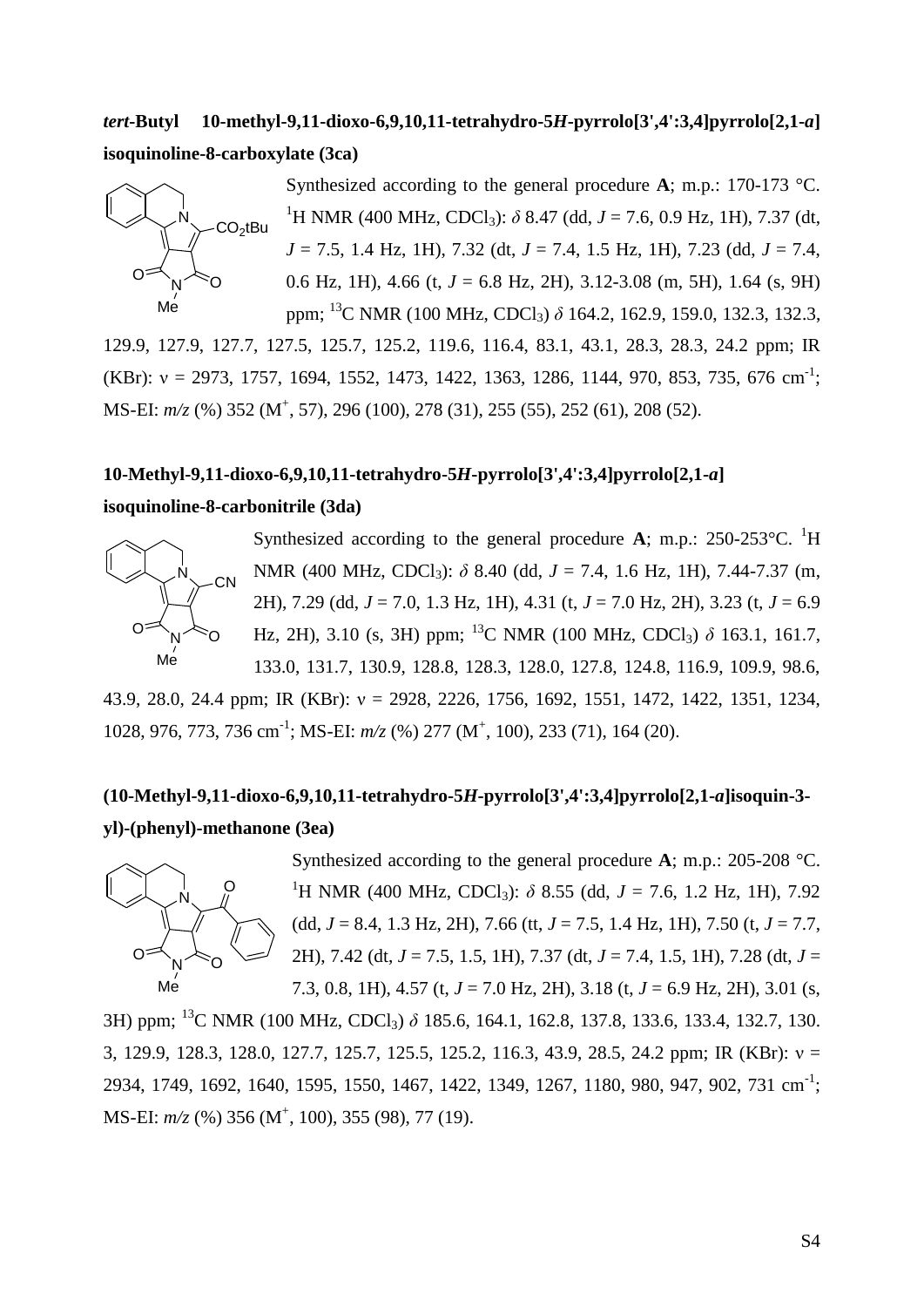### **Methyl 2,3-dimethoxy-10-methyl-9,11-dioxo-6,9,10,11-tetrahydro-5***H***-pyrrolo[3',4':3,4] pyrrolo[2,1-***a***]isoquinoline-8-carboxylate (3fa)**



Synthesized according to the general procedure **A**; m.p.: 206-209 °C. <sup>1</sup>H NMR (400 MHz, CDCl<sub>3</sub>):  $\delta$  8.17 (s, 1H), 6.71 (s, 1H), 4.66  $(t, J = 6.9 \text{ Hz}, 2H)$ , 4.00 (s, 3H), 3.95 (s, 3H), 3.91 (s, 3H), 3.07 (s, 3H), 3.06 (t,  $J = 7.2$  Hz, 2H), ppm; <sup>13</sup>C NMR (100 MHz, CDCl<sub>3</sub>)  $\delta$ 164.5, 162.8, 160.1, 150.6, 148.5, 133.6, 125.7, 125.5, 118.1,

117.3, 115.2, 110.4, 110.2, 56.1, 56.0, 52.2, 43.4, 27.8, 24.2 ppm; IR (KBr): ν = 3153, 3074, 2950, 1761, 1689, 1508, 1430, 1355, 1284, 1249, 1185, 1039, 987, 819, 732 cm-1 ; MS-EI: *m/z*  $(\%)$  370 (M<sup>+</sup>, 100), 355 (15).

# **Methyl 10-benzyl-9,11-dioxo-6,9,10,11-tetrahydro-5***H***-pyrrolo[3',4':3,4]pyrrolo[2,1-***a***] isoquinoline-8-carboxylate (3ab)**



Synthesized according to the general procedure **A**; m.p.: 222-225 °C. <sup>1</sup>H NMR (400 MHz, CDCl<sub>3</sub>):  $\delta$  8.49 (dd, *J* = 7.5, 1.4 Hz, 1H), 7.43 (d, *J* = 7.2 Hz, 2H), 7.39-7.27 (m, 4H), 7.24-7.20 (m, 2H), 4.76 (s, 2H), 4.69 (t,  $J = 7.0$  Hz, 2H), 3.96 (s, 3H), 3.10 (t,  $J = 6.9$  Hz, 2H) ppm; <sup>13</sup>C NMR (100 MHz, CDCl<sub>3</sub>) δ 163.7, 162.4, 160.0, 137.1, 133.2, 132.3,

130.2, 128.54, 128.53, 127.9, 127.8, 127.6, 127.5, 125.7, 125.5, 117.7, 116.5, 52.3, 43.3, 41.9, 28.3 ppm; IR (KBr): ν = 2938, 1754, 1695, 1547, 1474, 1426, 1375, 1330, 1275, 1192, 1119, 1053, 1024, 972, 906, 738, 697 cm<sup>-1</sup>; MS-EI:  $m/z$  (%) 386 (M<sup>+</sup>, 98), 326 (41), 325 (15), 279 (16), 195 (100), 104 (34), 77 (40).

# *tert***-Butyl 10-benzyl-9,11-dioxo-6,9,10,11-tetrahydro-5***H***-pyrrolo[3',4':3,4]pyrrolo[2,1-***a***] isoquinoline-8-carboxylate (3cb)**



Synthesized according to the general procedure **A**; m.p.: 265-270 °C. <sup>1</sup>H NMR (400 MHz, CDCl<sub>3</sub>):  $\delta$  8.50 (dd, *J* = 7.6, 1.3 Hz, 1H), 7.42 (d, *J* = 7.0 Hz, 2H), 7.37 (dt, *J* = 7.6, 1.5 Hz, 1H), 7.34-7.27 (m, 3H), 7.24- 7.21 (m, 2H), 4.78 (s, 2H), 4.66 (t, *J* = 6.8 Hz, 2H), 3.10 (t, *J* = 6.9 Hz, 2H), 1.65 (s, 9H) ppm; <sup>13</sup>C NMR (100 MHz, CDCl3) *δ* 164.0, 162.2,

159.0, 137.2, 132.6, 132.3, 130.0, 128.5, 128.3, 127.9, 127.8, 127.5, 127.4, 125.7, 125.2, 119.8, 116.3, 83.2, 43.2, 41.7, 28.4, 28.3 ppm; IR (KBr): ν = 2973, 2928, 1750, 1693, 1553, 1476, 1385, 1332, 1283, 1177, 1142, 1055, 1026, 909, 853, 745, 696 cm<sup>-1</sup>; MS-EI:  $m/z$  (%) 428 (M<sup>+</sup>, 89), 373 (24), 372 (100), 355 (20), 354 (36), 327 (25), 326 (98), 325 (24), 195 (85), 91 (15).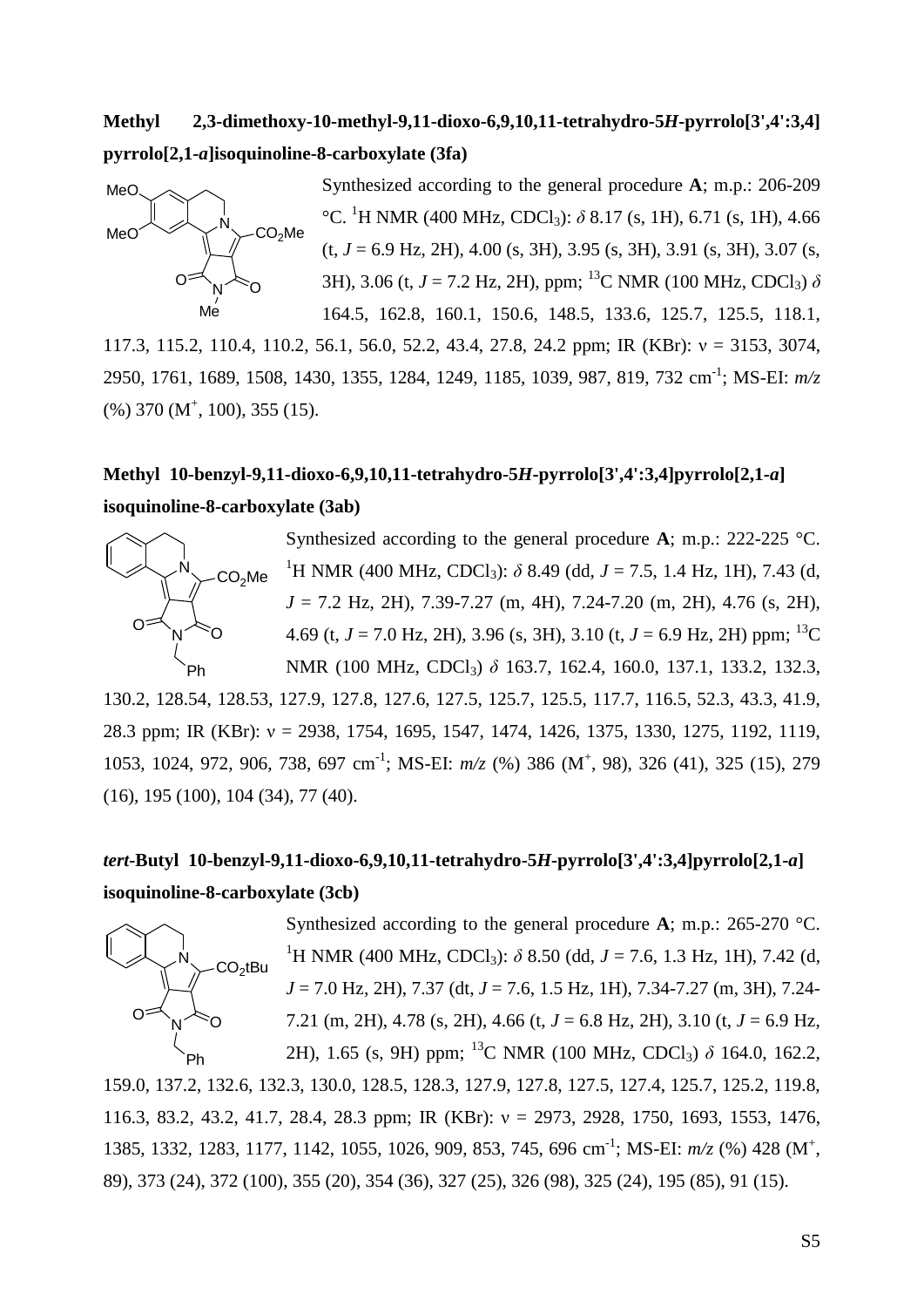### **Methyl 10-cyclohexyl-9,11-dioxo-6,9,10,11-tetrahydro-5***H***-pyrrolo[3',4':3,4]pyrrolo[2,1-***a***] isoquinoline-8-carboxylate (3ad)**



ppm; <sup>13</sup>C NMR (150 MHz, CDCl<sub>3</sub>) 2 conformational isomers  $\delta$  164.1, 162.9, 160.2, 132.9, 132.3, 130.3, 129.9, 128.1, 128.0, 127.8, 127.3, 125.8, 125.6, 117.4, 116.7, 52.3, 52.2, 51.1, 51.0, 43.2, 30.0, 29.9, 29.84, 29.76, 28.4, 28.0, 26.3, 26.2, 26.0, 25.4, 25.3, 25.23, 25.18 ppm; IR (KBr):  $v = 2937, 2855, 1746, 1696, 1546, 1427, 1340, 1280, 1198, 1036, 965, 747$  cm<sup>-1</sup>; MS-EI:  $m/z$  (%) 378 (M<sup>+</sup>, 100), 319 (20), 318 (79), 297 (22), 296 (33), 265 (65), 195 (24).

#### **General procedures B for synthesis of compounds 6**

In a vial, Rose Bengal (10.2 mg, 0.01 mmol), amine **1** (0.22 mmol) and alkyne **5** (0.20 mmol) were dissolved in 1 mL acetonitrile. The reaction mixture was stirred for 24–48 hours under irradiation with 1 W green LED 30 cm strip (distance app. 5 cm) until the starting material was consumed. After the solvent was removed under reduced pressure and the crude reaction mixture was directly charged on silica gel and purified by column chromatography (hexane/EtOAc 95:5 to 9:1) to afford the corresponding product **6**.

#### **Characterization of products 6**

#### **Dimethyl 5,6-dihydropyrrolo[2,1-***a***]isoquinoline-1,3-dicarboxylate (6aa)**



Synthesized according to the general procedure **B**, but using 2 equiv. of methyl propiolate **5a**; m.p.: 146-149 °C. <sup>1</sup>H NMR (600 MHz, CDCl<sub>3</sub>):  $\delta$ 8.43 (d, *J* = 7.8 Hz, 1H), 7.48 (s, 1H), 7.33 (t, *J* = 7.6 Hz, 1H), 7.29 (t, *J*  $= 7.4$  Hz, 1H), 7.24 (d,  $J = 7.4$  Hz, 1H), 4.59 (t,  $J = 6.6$  Hz, 2H), 3.85

(s, 6H), 3.01 (t,  $J = 6.6$  Hz, 2H) ppm; <sup>13</sup>C NMR (150 MHz, CDCl<sub>3</sub>)  $\delta$  164.9, 161.3, 137.9, 134.0, 128.9, 128.5, 127.3, 127.0, 126.9, 121.5, 120.8, 112.0, 51.41, 51.39, 42.3, 29.4 ppm; IR (KBr): ν = 2949, 1700, 1536, 1453, 1428, 1254, 1169, 1082, 1012, 932, 754 cm-1 ; MS-EI: *m/z* (%) 285 (M<sup>+</sup>, 100), 254 (77).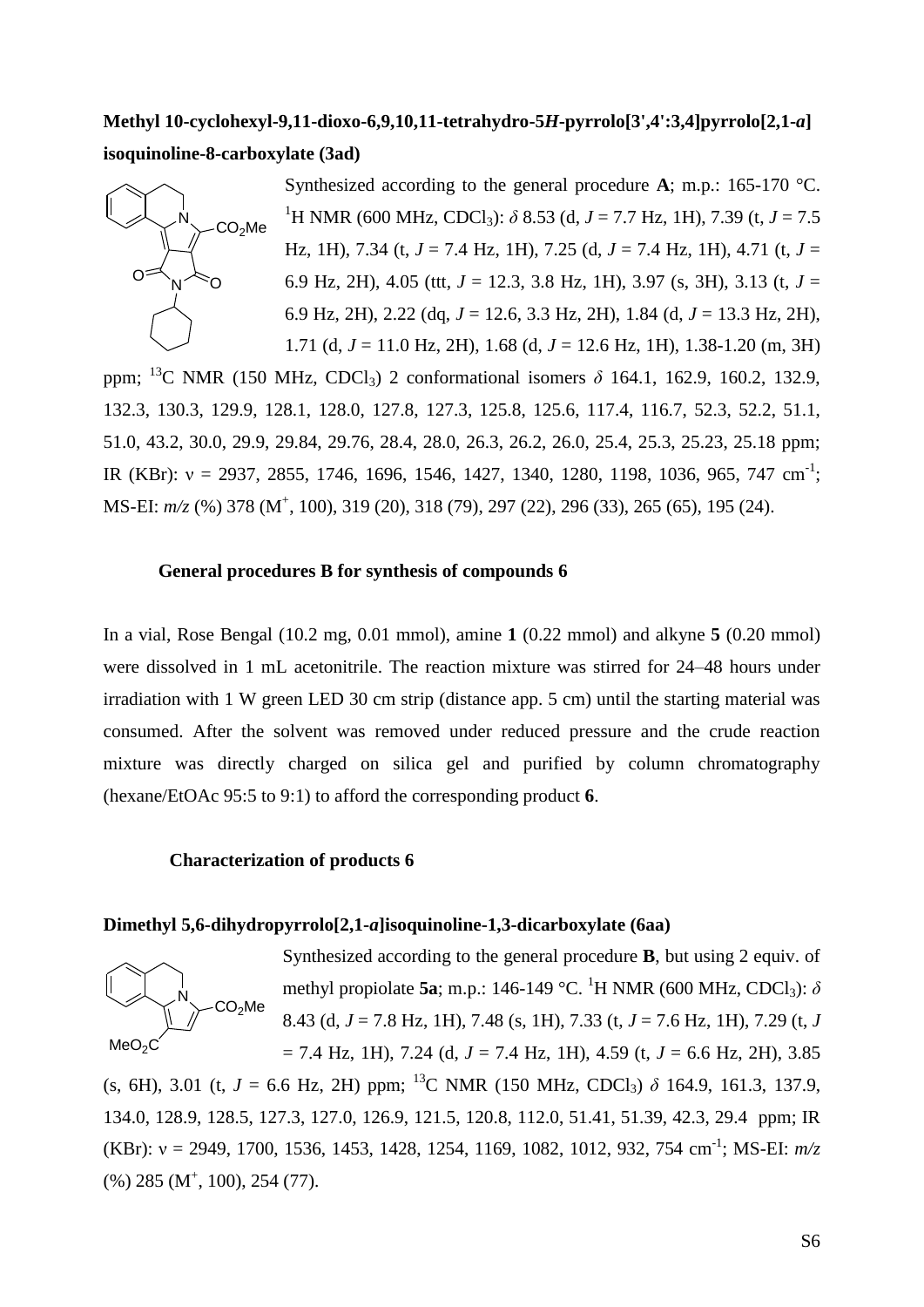#### **Trimethyl 5,6-dihydropyrrolo[2,1-***a***]isoquinoline-1,2,3-tricarboxylate (6ab)**



Synthesized according to the general procedure **B**; oil. <sup>1</sup>H NMR (400) MHz, CDCl3): *δ* 8.14-8.11 (m, 1H), 7.31-7.29 (m, 2H), 7.25-7.22 (m, 2H), 4.51 (t, *J* = 6.6 Hz, 2H), 3.91 (s, 3H), 3.83 (s, 3H), 3.81 (s, 3H), 2.99 (t,  $J = 6.6$  Hz, 2H) ppm; <sup>13</sup>C NMR (100 MHz, CDCl<sub>3</sub>)  $\delta$  166.5,

163.8, 160.2, 136.7, 134.2, 129.3, 128.3, 127.3, 127.0, 126.8, 126.3, 118.9, 110.5, 52.6, 52.1, 51.8, 42.6, 29.3 ppm; IR (KBr): ν = 3436, 2921, 1709, 1445, 1384, 1160, 1079, 870, 776, 681 cm<sup>-1</sup>; MS-EI:  $m/z$  (%) 343 (M<sup>+</sup>, 100), 312 (68).

#### **3-Ethyl 1,2-dimethyl 5,6-dihydropyrrolo[2,1-***a***]isoquinoline-1,2,3-tricarboxylate (6bb)<sup>1</sup>**



Synthesized according to the general procedure **B**. <sup>1</sup>H NMR (400 MHz, CDCl3): *δ* 8.15-8.12 (m, 1H), 7.31-7.29 (m, 2H), 7.24-7.22 (m, 2H), 4.54-4.51 (m, 2H), 4.29 (q, *J* = 7.1 Hz, 2H), 3.90 (s, 3H), 3.81 (s, 3H), 2.99 (t,  $J = 6.6$  Hz, 2H), 1.33 (t,  $J = 7.1$  Hz, 3H) ppm; <sup>13</sup>C NMR (100)

MHz, CDCl<sub>3</sub>) δ 166.5, 163.8, 159.7, 136.7, 134.2, 129.3, 128.3, 127.3, 127.0, 126.7, 126.0, 119.0, 110.4, 61.0, 52.5, 51.8, 42.6, 29.3, 14.0 ppm.

#### **Dimethyl 3-cyano-5,6-dihydropyrrolo[2,1-***a***]isoquinoline-1,2-dicarboxylate (6db)**



Synthesized according to the general procedure **B**; m.p.: 193-195  $^{\circ}$ C. <sup>1</sup>H NMR (600 MHz, CDCl<sub>3</sub>): δ 7.65-7.63 (m, 1H), 7.32-7.30 (m, 2H), 7.28-7.26 (m, 2H), 4.24 (t, *J* = 6.7 Hz, 2H), 3.95 (s, 3H), 3.91 (s, 3H), 3.14 (t, *J*  $= 6.6$  Hz, 2H) ppm; <sup>13</sup>C NMR (150 MHz, CDCl<sub>3</sub>)  $\delta$  165.8, 161.5, 132.6,

132.3, 129.5, 128.3, 127.9, 125.7, 125.2, 122.7, 114.9, 111.3, 105.9, 52.9, 52.3, 43.5, 28.6 ppm; IR (KBr): ν = 2955, 2229, 1713, 1513, 1471, 1432, 1302, 1162, 1101, 1055, 981, 833, 774, 716 cm<sup>-1</sup>; MS-EI:  $m/z$  (%) 310 (M<sup>+</sup>, 89), 279 (100), 192 (16).

#### **References:**

(1) Zou, Y.-Q.; Lu, L.-Q.; Fu, L.; Chang, N.-J.; Rong, J.; Chen, J.-R.; Xiao, W.-J. *Angew. Chem. Int. Ed.*, **2011**, *50*, 7171.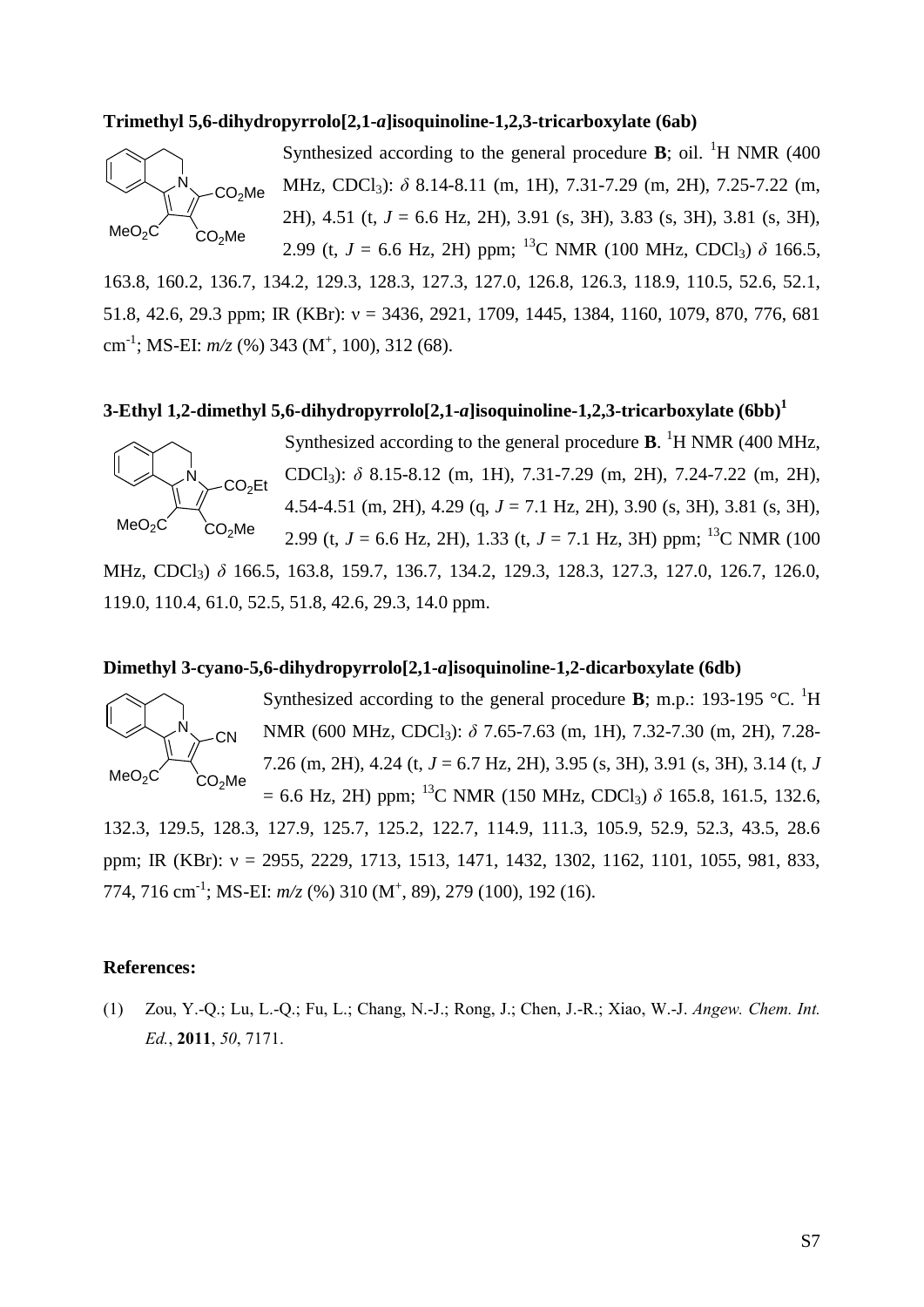### **NMR spectra of compounds 3 and 6.**



**Figure S1:** NMR spectra of compound **3aa**.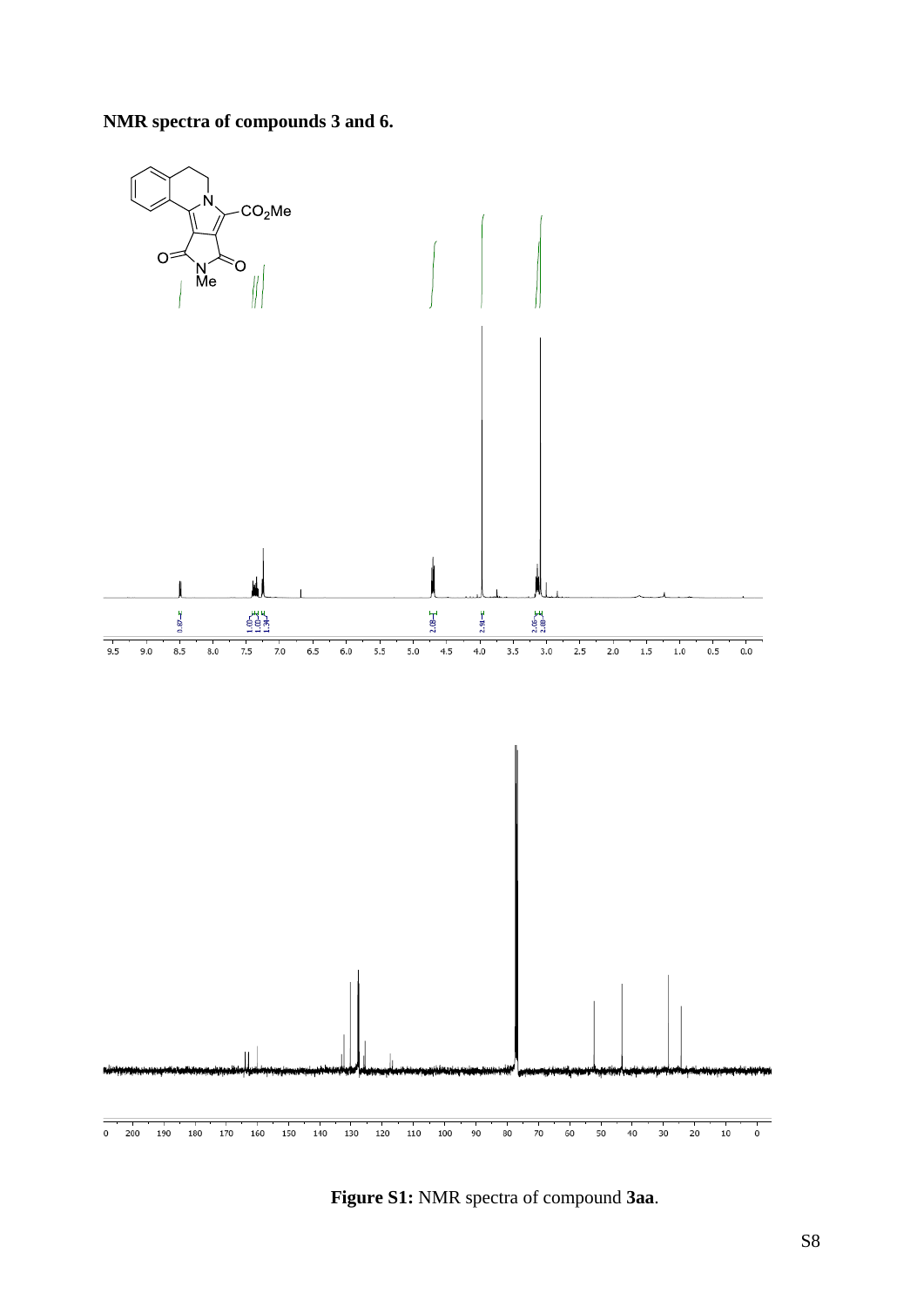

Figure S2: NMR spectra of compound 3ba.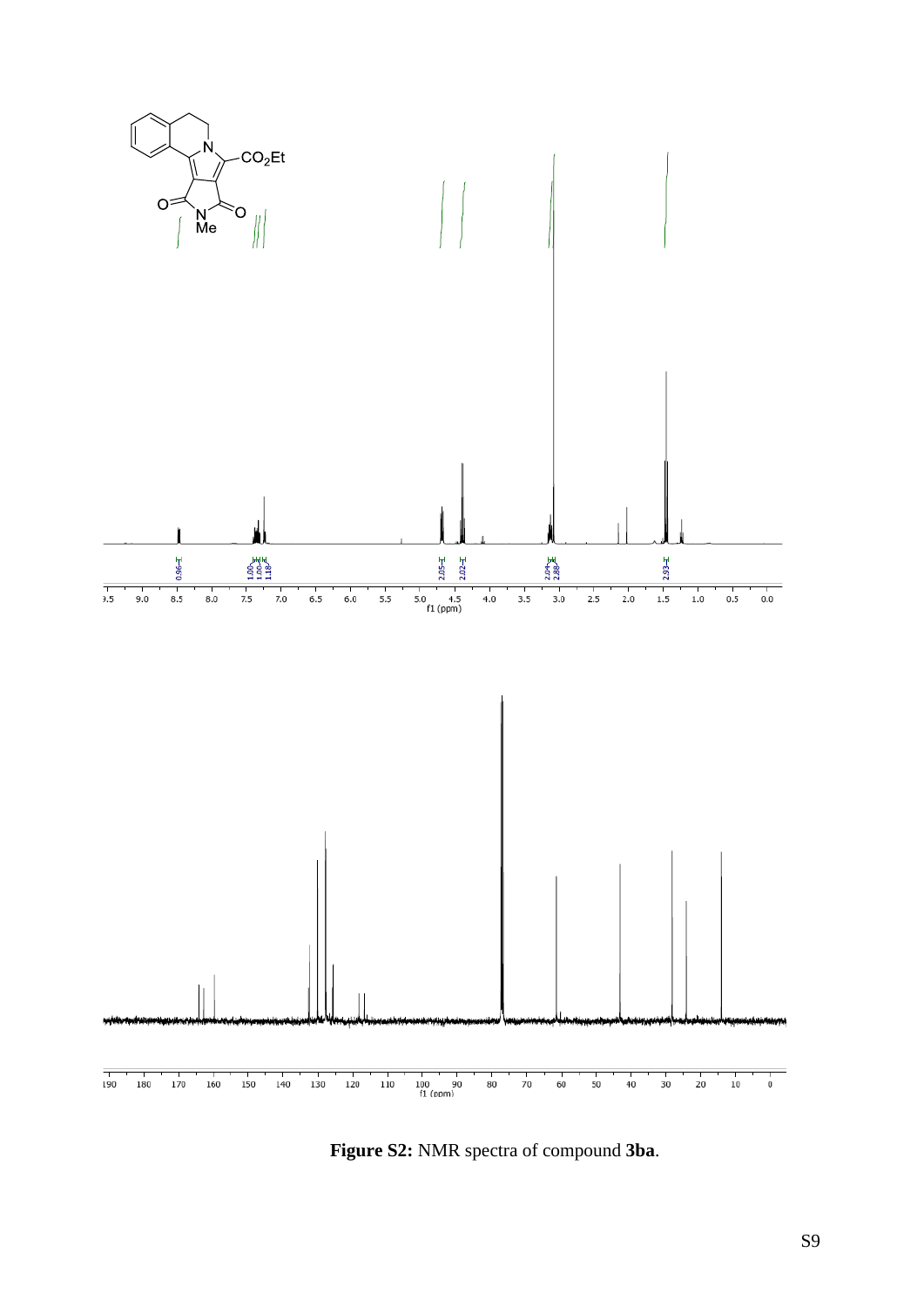

Figure S3: NMR spectra of compound 3ca.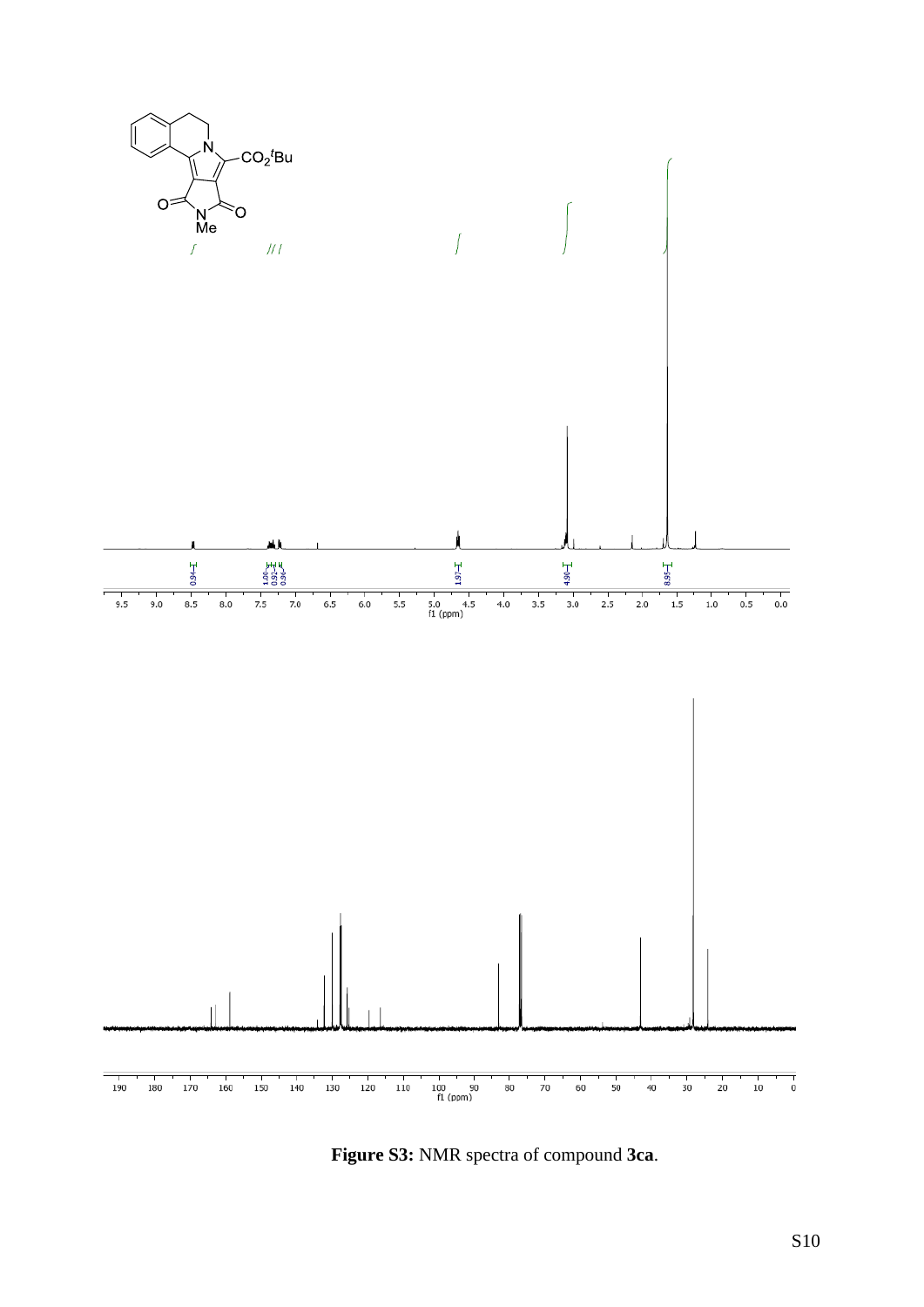

**Figure S4:** NMR spectra of compound **3da**.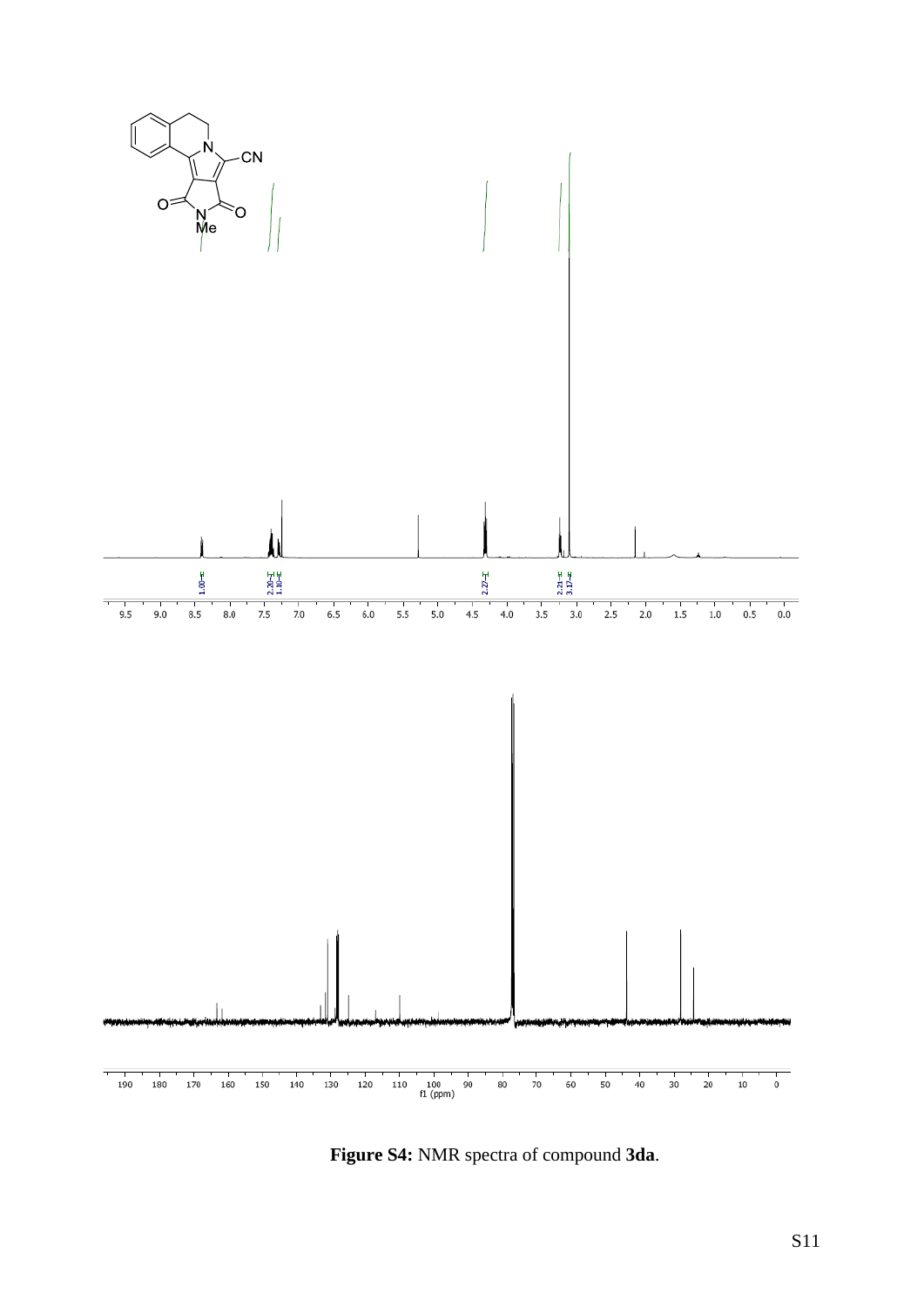

Figure S5: NMR spectra of compound 3ea.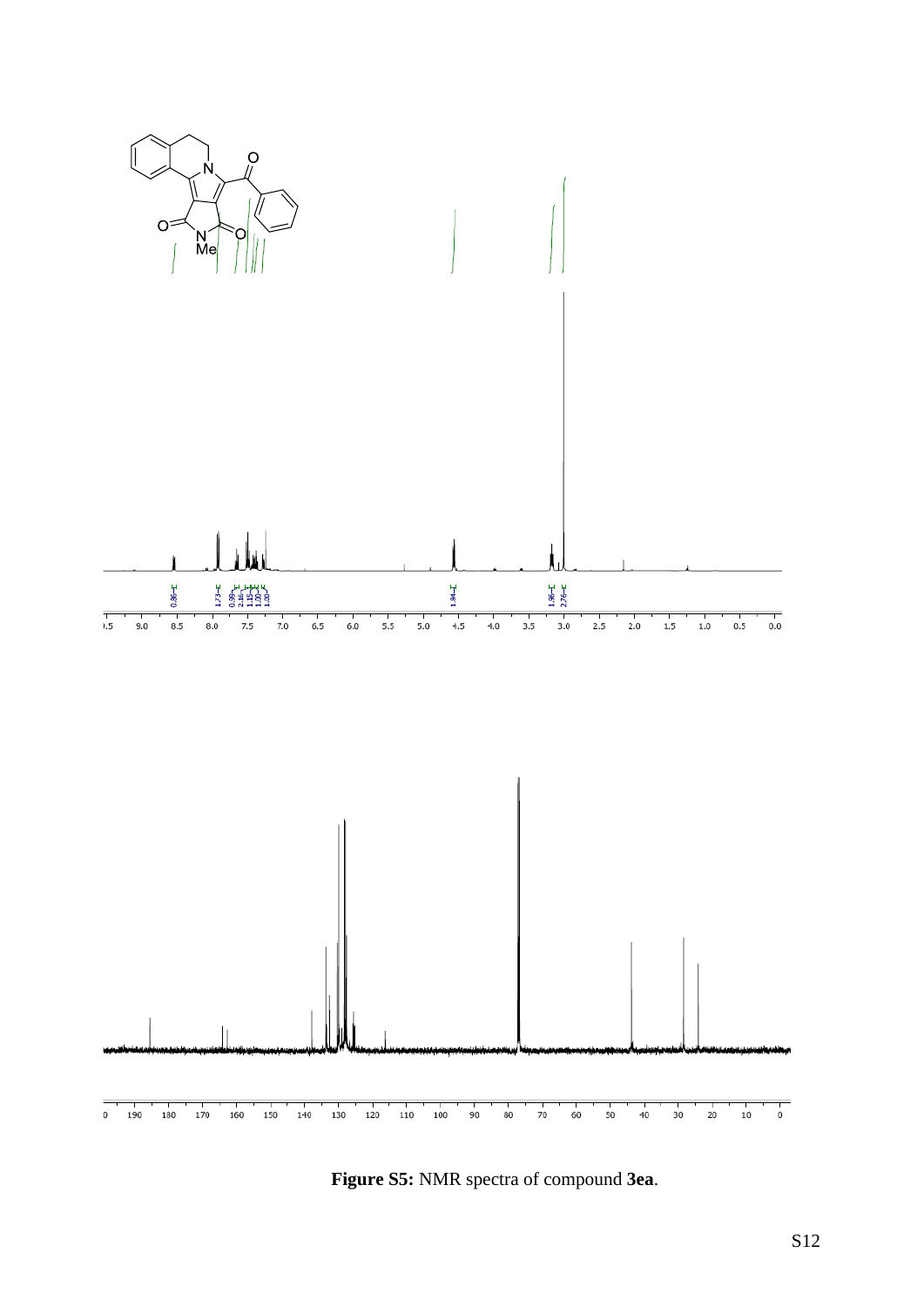

**Figure S6:** NMR spectra of compound **3fa**.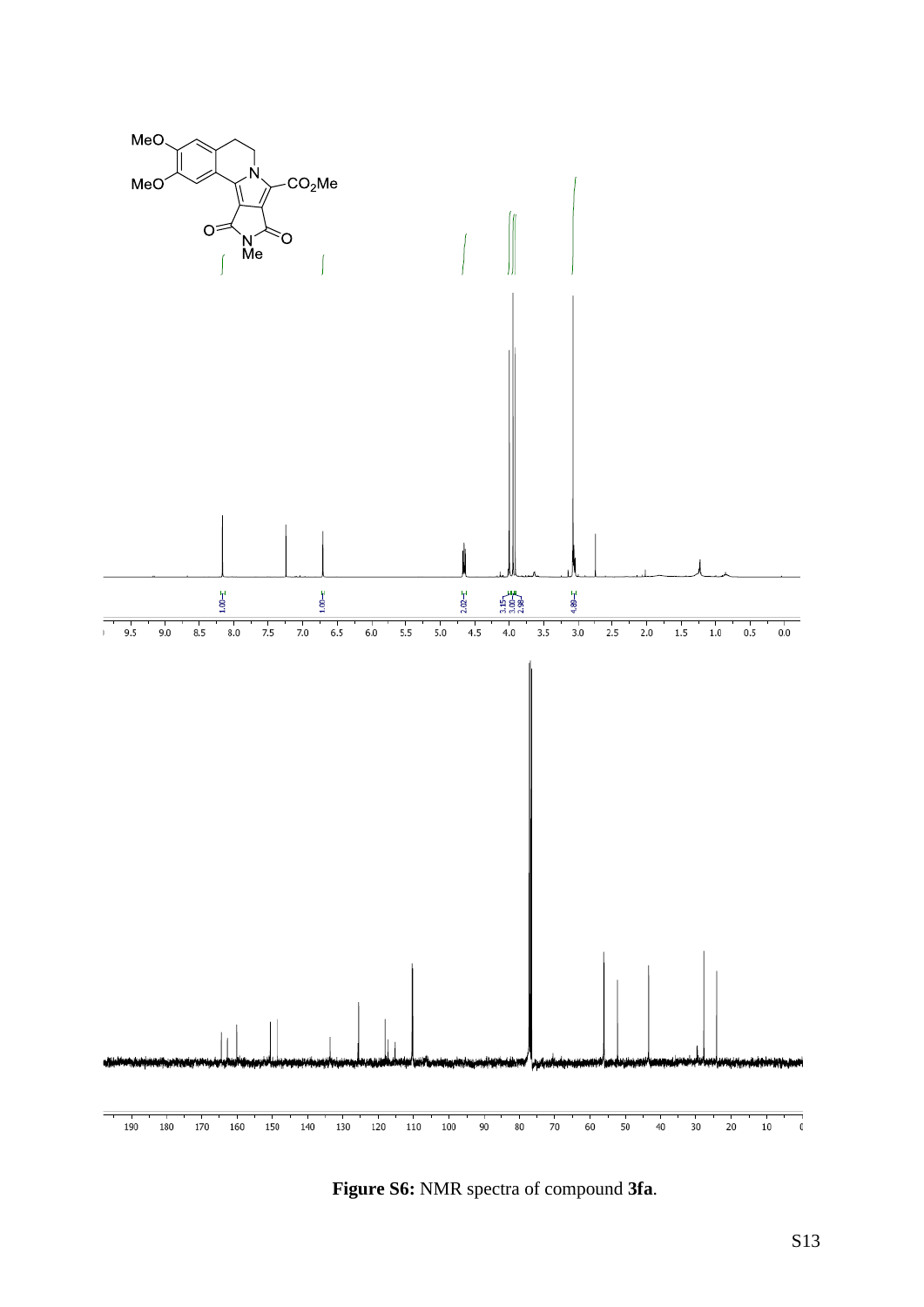

**Figure S7:** NMR spectra of compound **3ab**.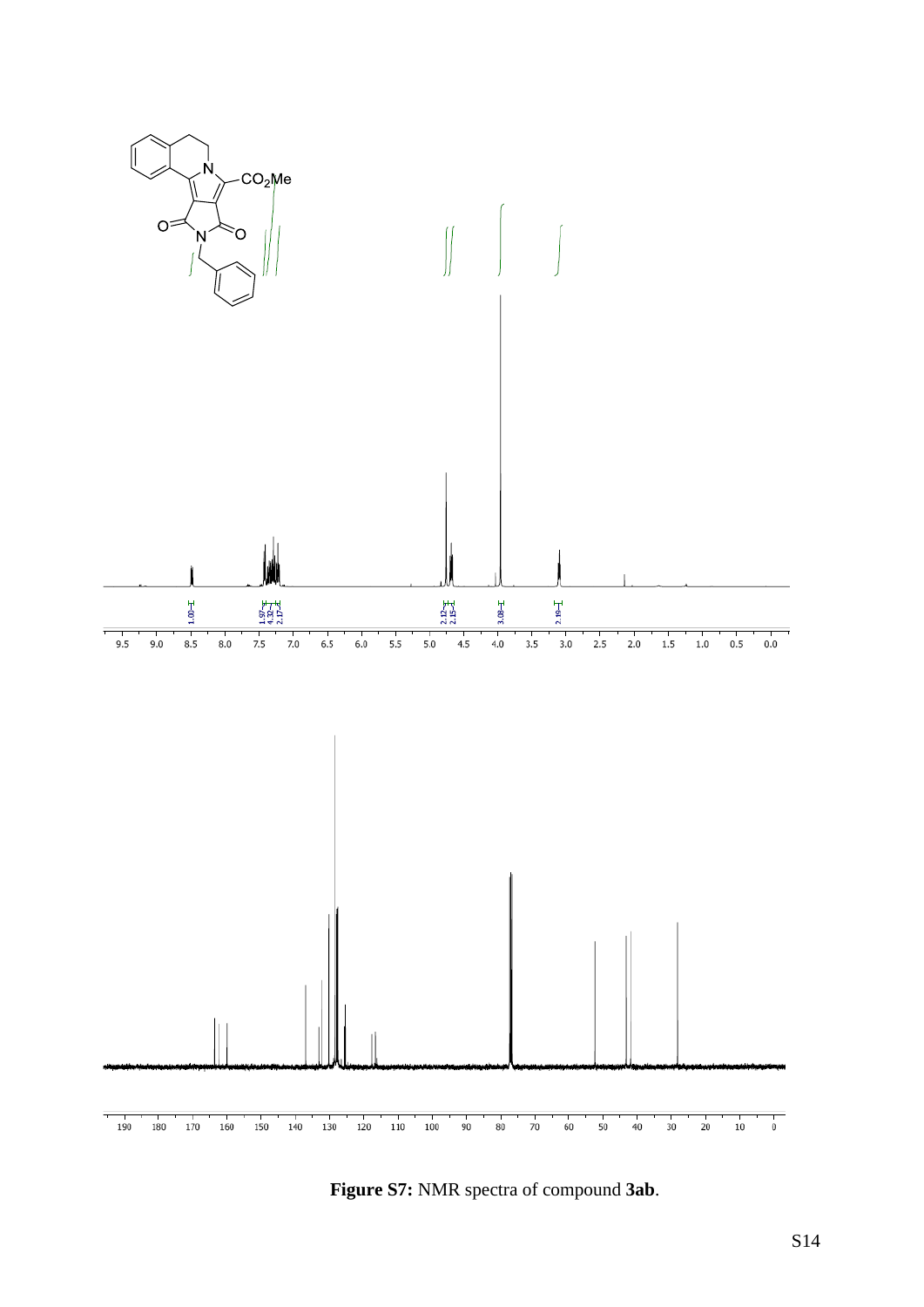

**Figure S8:** NMR spectra of compound **3cb**.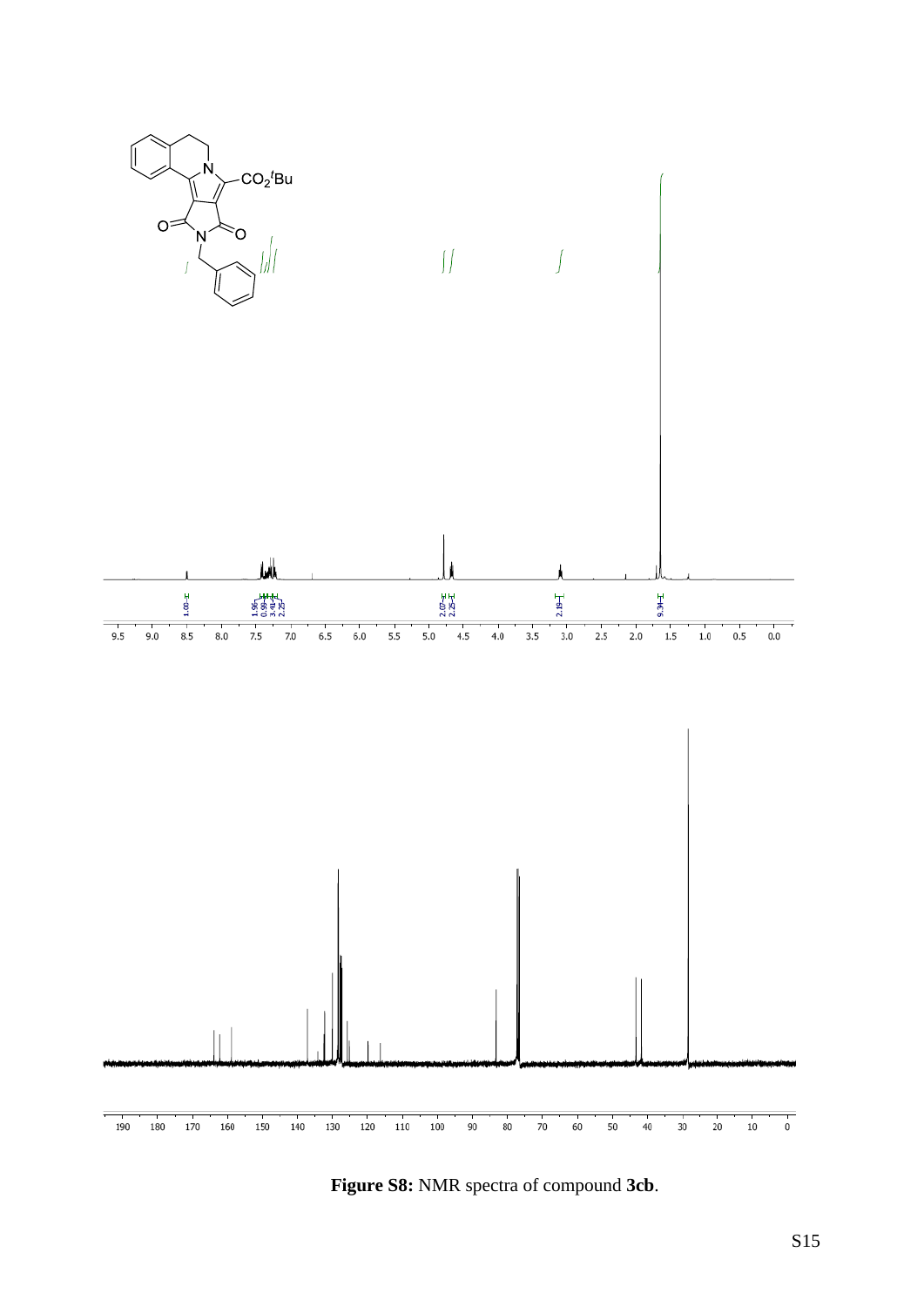

**Figure S9:** NMR spectra of compound **3ad**.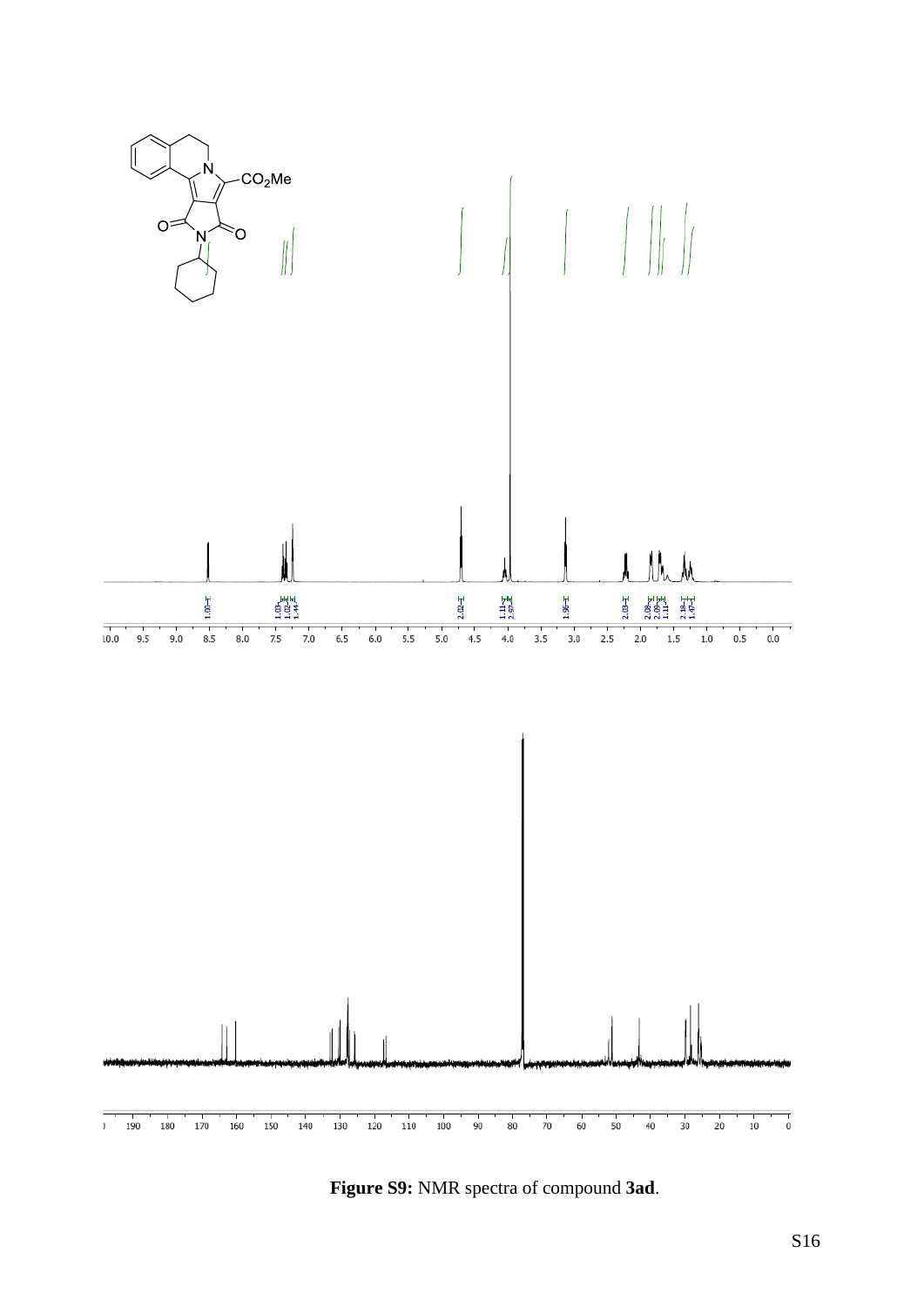

Figure S10: NMR spectra of compound 6aa.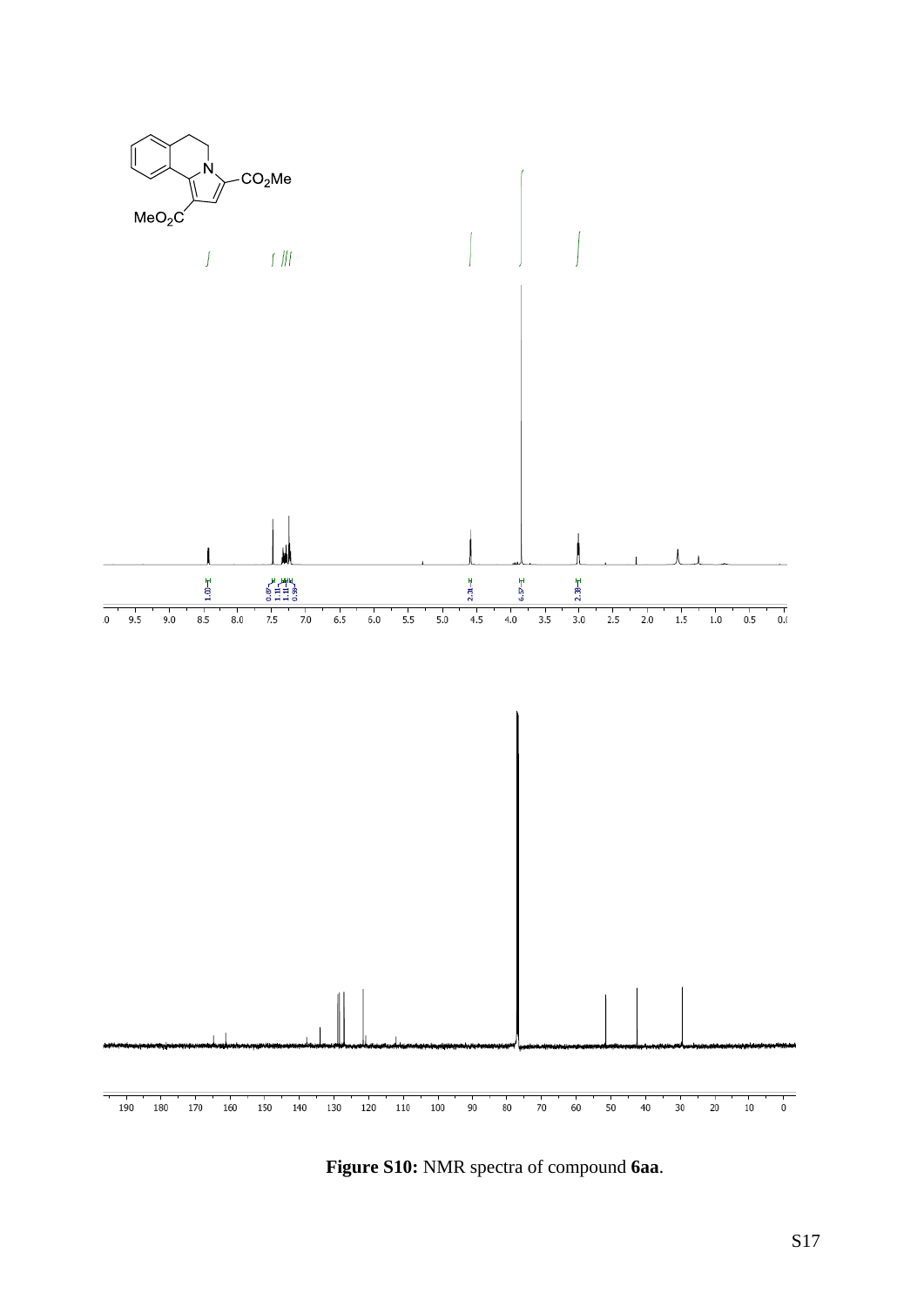

Figure S11: NMR spectra of compound 6ab.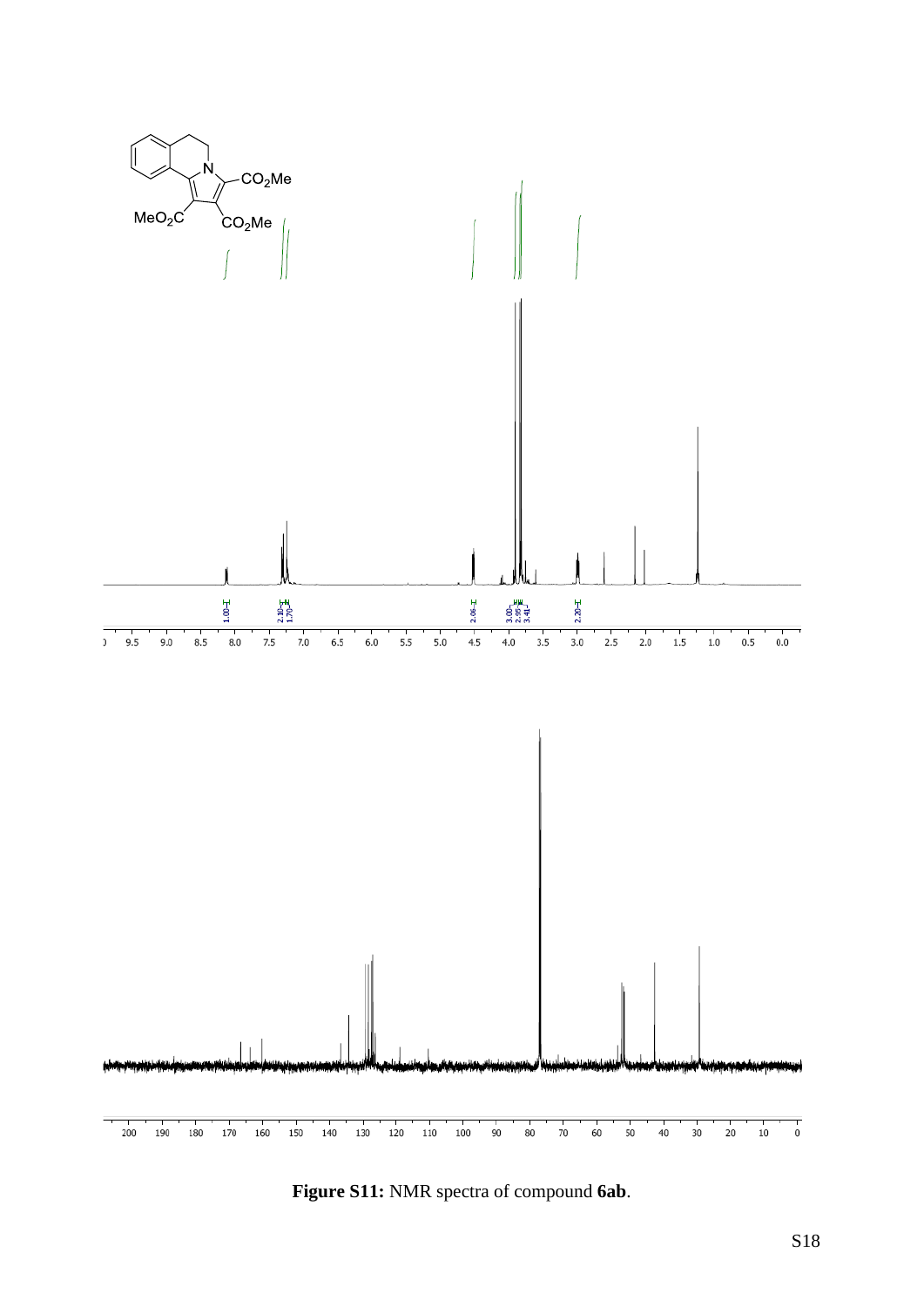

**Figure S12:** NMR spectra of compound **6bb**.